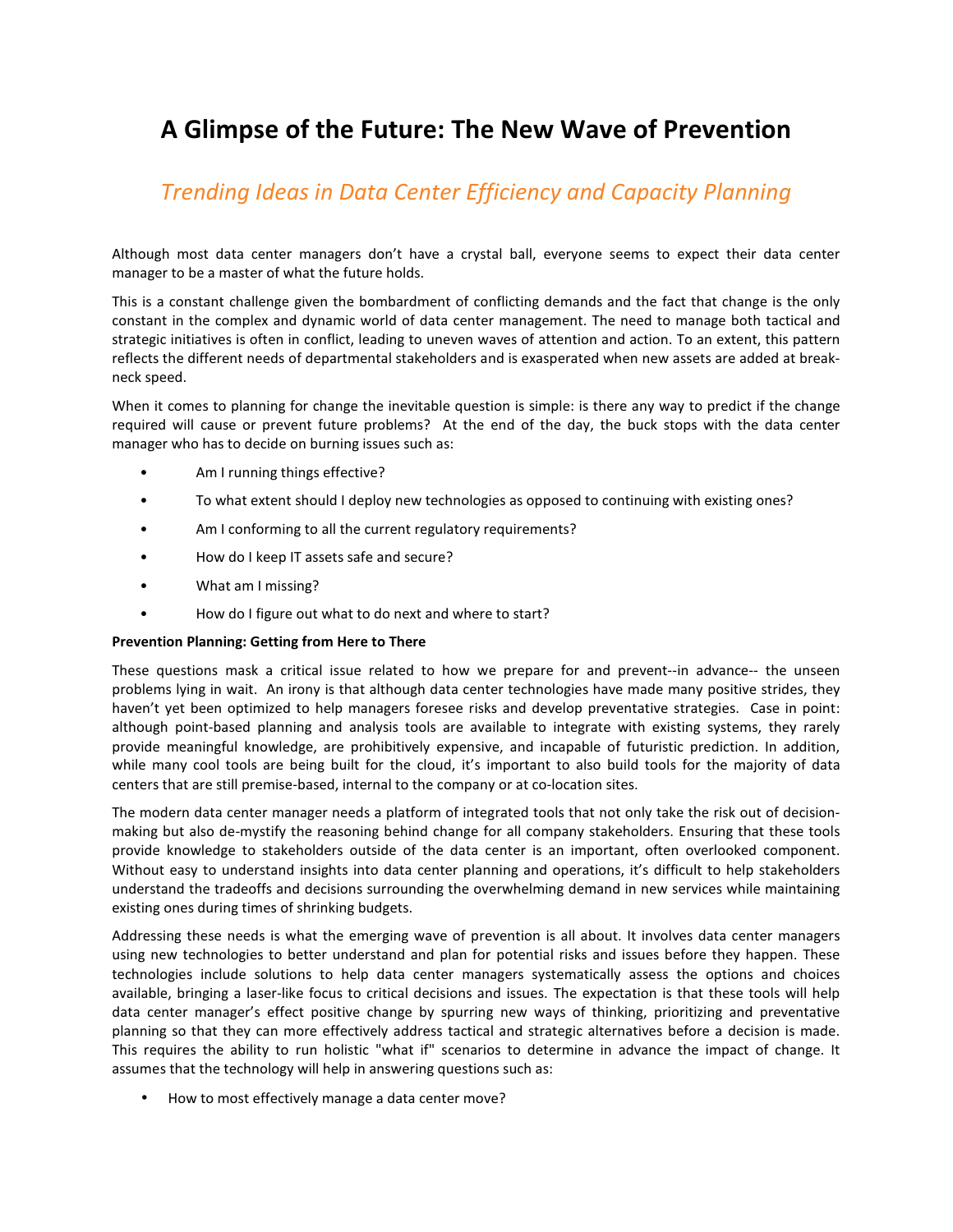- How to optimize capacity and power?
- The introduction of new mandatory regulations
- Technology refresh implications
- How to reduce costs while increasing productivity?

### Prevention Planning Technologies

Historically, prevention planning has been crippled by systems that don't provide the capability for data center managers to easily extract information with the intent of doing analysis in an environment where the implications can be seen. New technologies are starting to cure this ailment. For example, it is possible today to wave a wand, such as an RFID scanner, across a data center, capture all essential asset details and locations, and then from a single screen, use virtual technology to "move things around" or "virtually re-rack" the data center. With this ability, the door opens to the possibility of being able to study ideas related to growth challenges, design, or managing capacity. Today, a growing number of solutions provide this capability, and the ability to see the impact of future changes ahead of time. Here are some examples:

Visual 3D Prevention: There are now solutions that provide a 3D visualization of the datacenter including visualizations of the impact of change scenarios. For example, scenarios can reveal all servers greater than four years old and corresponding "what if" questions such as: what if these servers were replaced with new "model x" servers? With the ability to put the "old assets" on a virtual palette this technology can then show the impact of the new servers on rack space, power, cooling and maintenance costs. The same is true of every other conceivable scenario.

Remote Access Tools: For many data center managers a key challenge is how to manage assets, infrastructure and facilities in multiple locations. Remote access tools have been around for years however, they were often standalone applications, highly expensive and often difficult to use. Today's new breed of cloud-based remote access tools are less expensive and embrace smart asset tagging and sensor technologies. These capabilities unchain the data center manager from the desktop and enable critical real-time information to be immediately accessed on a smartphone, regardless of location. With this type of remote access, a data center manager in New York could understand and determine in advance the preventative actions needed to avert an IT emergency in Singapore.

Business Continuity Planning Tools: The use of modern planning tools can have a profound impact on data center operational efficiency and best practices. In many instances, these applications can simulate the effect of any change and provide insight into what could happen. In essence, with these tools, data center managers can now predict the impact of change on power, cooling as well as space and capacity and stop failures from occurring. Furthermore, these applications allow management to design a proactive plan of action in anticipation of the failure of a particular rack, row, room or zone.

Performance Monitoring: Today tools exist that enable health checks on the data center whether physical or virtual. These fully automated solutions provide performance metrics on the data center as a whole and can drill down to an individual machine. They are useful in prevention planning because they demonstrate how efficient the data center is performing in real-time; map the relationships and inter-dependencies between applications, and infrastructure components; analyze where risks may exist; and help in designing preventive measures to catch performance problems before they happen.

Energy Efficiency: It is a well-known fact that over the last five years the increase in use of IT systems, and the power and cooling infrastructure that supports them, have doubled energy use. This places an increasingly heavy burden on the data center and the enterprises they serve. Today there are solutions that can help to guide the creation of high-performance, energy-efficient data centers. They help to create a tightly integrated, closed-loop solution that can provide answers to all company stakeholders. These solutions bring intelligence and visibility to power consumption and utilization of each data center asset so that utilization can be optimized. They also provide the ability to build a thermal profile of devices to identify heating and cooling factors and allow for thermal targeting; monitoring of problematic hotspots as they occur; and modeling of current, future-state or historical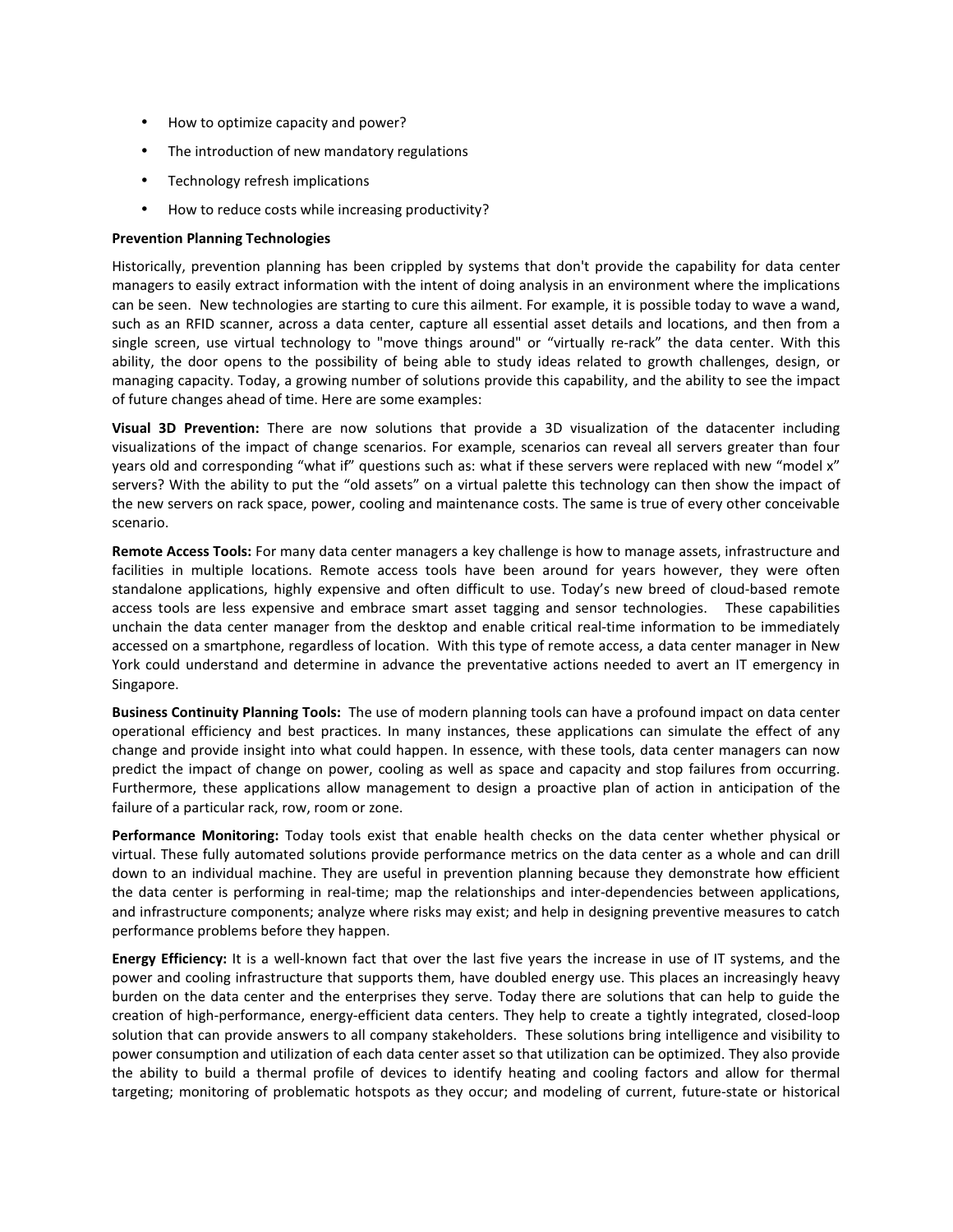snapshots of the datacenter. Most importantly, data center managers can calculate the money that can be saved by reducing redundancy and expose any risks or benefits in energy utilization.

Together these ground breaking solutions create a valuable by-product. Their use enables key stakeholders to collaborate, invest and understand what's going on in the data center from their own functional perspectives. In essence, more minds are brought to a common table to share ideas and knowledge to collectively prevent and plan for potential problems ahead of time.

#### Prevention Planning Requires Agility

For organizations readying their data center operations to tap into this new wave of prevention, there are two key pre-requisites that must be addressed.

Get Automated: The old adage "information is king" has never been truer. Before one can even think about getting ahead of the curve, automating data center facilities and asset information is mandatory. The days of using spreadsheets are over, especially in medium-to-large enterprises. In addition, "automation" means far more than dumping data into an antiquated and expensive ITAM system that can't adequately address the complex needs of today's data center manager. There are simple to use next-gen solutions that offer sophisticated capabilities and a holistic view of the data center form every possible vantage point.

Get Rid of Legacy Inventory Management: Although having the right application to manage information about the data centers is important, to fully capitalize on "prevention", its critical to have systems that capture real asset data on the floor. The great news is that inventory management and data center audits are evolving rapidly. They now include high tech applications on mobile devices using Bluetooth, barcode and RFID readers linked to handheld, tablet computers. Written for mobility, these applications are wirelessly networked into centralized asset management databases. The result is that everything can be connected making all the asset information instantly available and fully automating the inventory management process. Audits take a fraction of the time, are less expensive, and are completely accurate. Staff can verify and validate asset information easily by carrying the Bluetooth device during a simple walk through the data center. All exceptions are identified and captured for immediate or later resolution. And this is just the beginning. Companies are already working with robotics to advance newer and faster inventory management techniques.

With these two capabilities in place, the "Agile Data Center" is within grasp, as are the tools needed to support it. This is the foundation required to enable data center managers to be able to take advantage of preventative technologies and anticipate future issues so that they can take proactive, preventative measures.

Organizations need to embrace the tools and technology now available to position their companies to take advantage of this coming wave of prevention. Fortunately, getting there doesn't have to be expensive. The truth is that technology advances now allow companies to build state-of-the-art solutions at a fraction of the cost of their dysfunctional predecessors. In fact, in many cases cheaper can now translates to cost-effective, competitive and comprehensive.

Prevention planning also requires letting go of past approaches that don't work and embracing new ways of solving problems. The good news is that the change will be worth it because the new solutions available can and will take a huge amount of risk off the shoulders of data center managers. In addition, they will enable all stakeholders to learn, share and understand the value and use of data center assets under their control.

The wave of prevention is officially upon us. Companies must move into the 21st century and grasp this new age of fully integrated tools that finally offer the benefit of seeing the data center holistically, from any viewpoint. The financial and productivity benefits are substantial and provide the ability to manage for the future while heading off all manner of risk and threats. There's still no crystal ball, but this wave of prevention is unquestionably the new alternative.